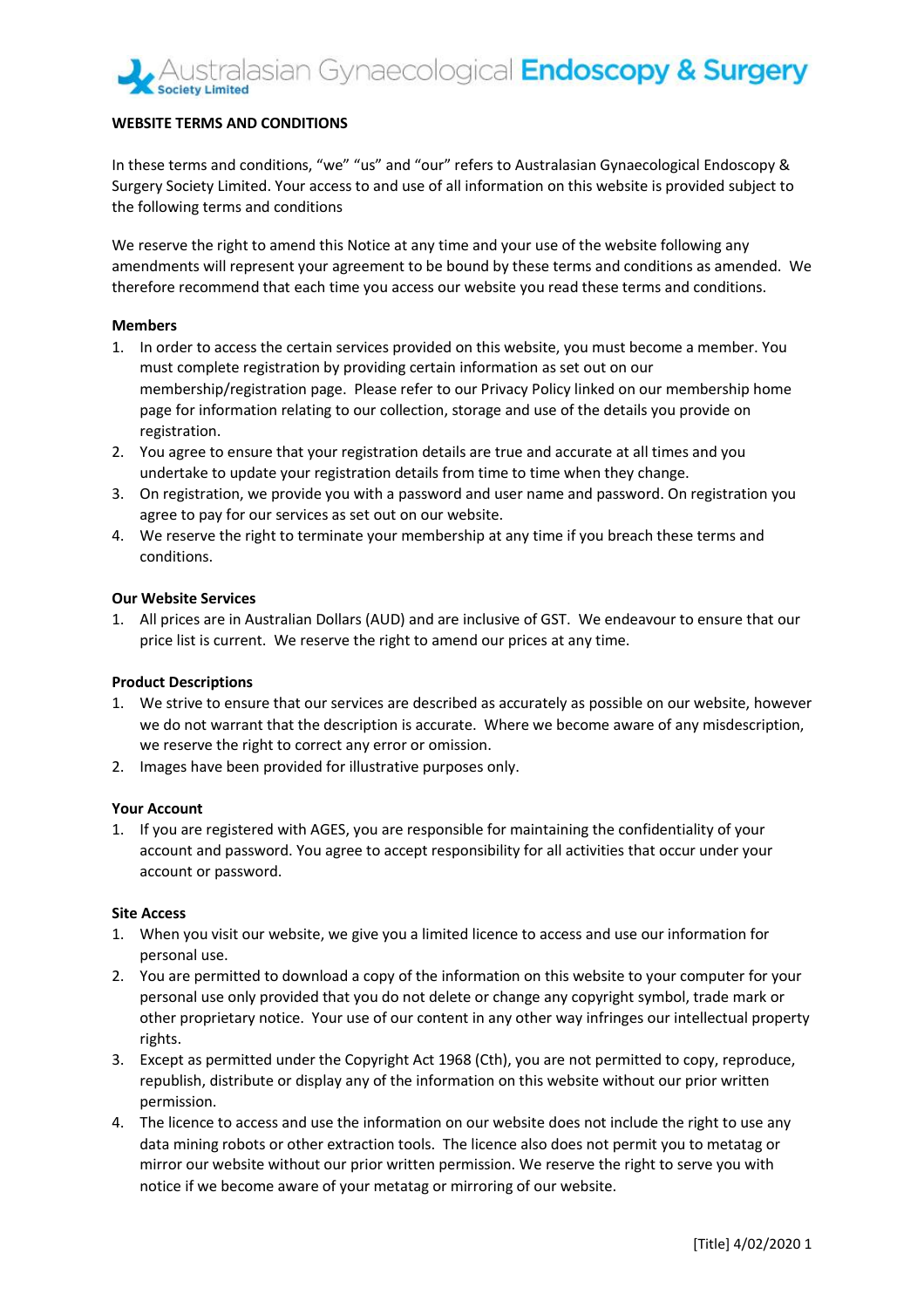# ustralasian Gynaecological Endoscopy & Surgery

## **Hyperlinks**

- 1. This website may from time to time contain hyperlinks to other websites. Such links are provided for convenience only and we take no responsibility for the content and maintenance of or privacy compliance by any linked website. Any hyperlink on our website to another website does not imply our endorsement, support, or sponsorship of the operator of that website nor of the information and/or products which they provide.
- 2. You may link our website with our consent. Any such linking will be entirely your responsibility and at your expense. By linking, you must not alter any of our website's contents including any intellectual property notices and you must not frame or reformat any of our pages, files, images, text or other materials.

## **Intellectual Property Rights**

- 1. The copyright to all content on this website including applets, graphics, images, layouts and text belongs to us or we have a licence to use those materials.
- 2. All trademarks, brands and logos generally identified either with the symbols TM or  $\bullet$  which are used on this website are either owned by us or we have a licence to use them. Your access to our website does not license you to use those marks in any commercial way without our prior written permission.
- 3. Any comment, feedback, idea or suggestion (called "Comments") which you provide to us through this website becomes our property. If in future we use your Comments in promoting our website or in any other way, we will not be liable for any similarities which may appear from such use. Furthermore, you agree that we are entitled to use your Comments for any commercial or noncommercial purpose without compensation to you or to any other person who has transmitted your Comments.
- 4. If you provide us with Comments, you acknowledge that you are responsible for the content of such material including its legality, originality and copyright.

## **Disclaimers**

- 1. Whilst we have taken all due care in providing the information on our website, we do not provide any warranty either express or implied including without limitation warranties of title or implied warranties of merchantability or fitness for a particular purpose.
- 2. To the extent permitted by law, any condition or warranty which would otherwise be implied into these terms and conditions is excluded.
- 3. We also take all due care in ensuring that our website is free of any virus, worm, Trojan horse and/or malware, however we are not responsible for any damage to your computer system which arises in connection with your use of our website or any linked website.

## **Indemnity**

1. By accessing our website, you agree to indemnify and hold us harmless from all claims, actions, damages, costs and expenses including legal fees arising from or in connection with your use of our website.

## **Privacy**

- 1. We undertake to take all due care with any information which you may provide to us when accessing our website. However we do not warrant and cannot ensure the security of any information which you may provide to us. Information you transmit to us is entirely at your own risk although we undertake to take reasonable steps to preserve such information in a secure manner.
- 2. Our compliance with privacy legislation is set out in our separate Privacy Policy which may be accessed from our home page.